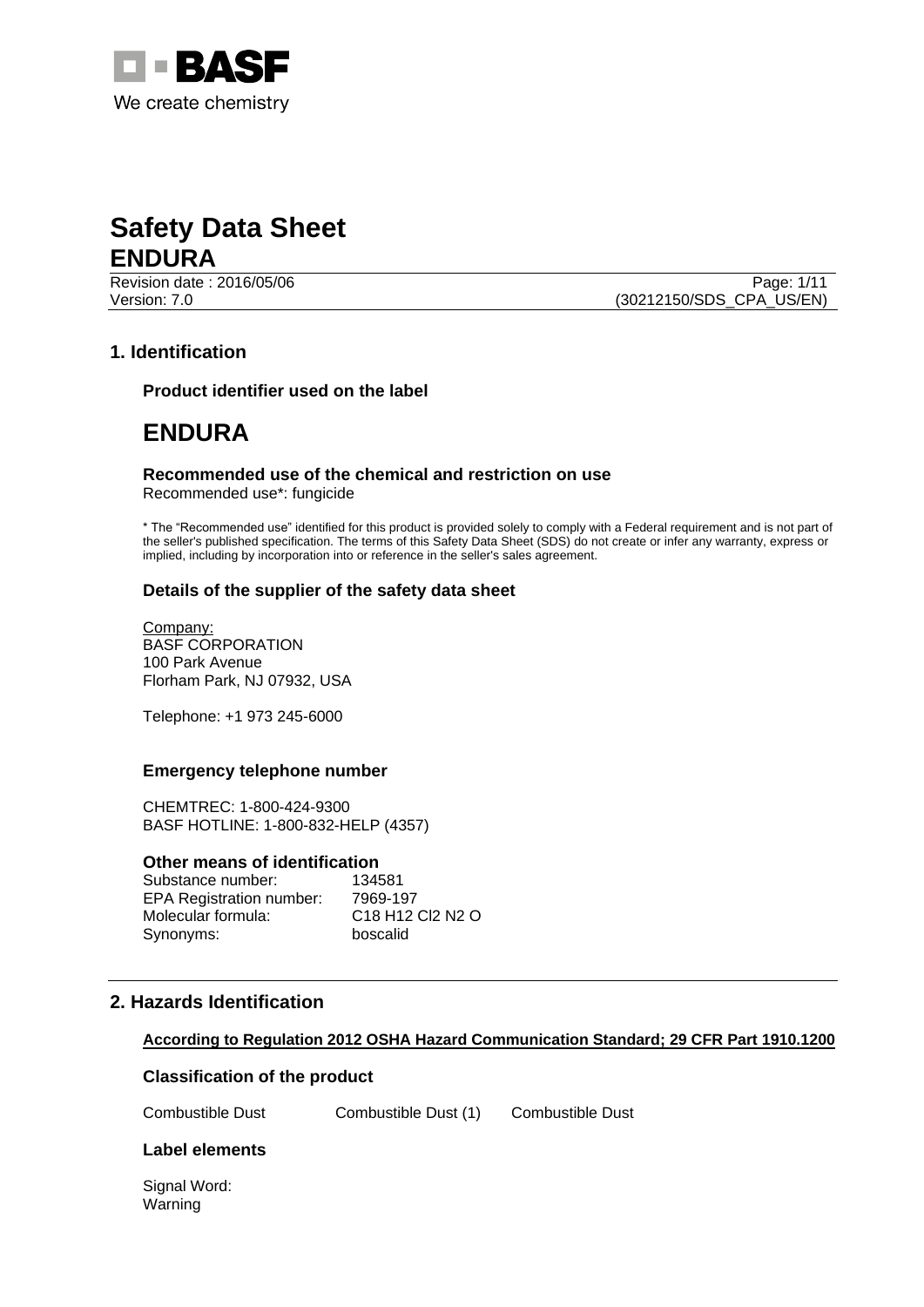Revision date : 2016/05/06 Page: 2/11

Version: 7.0 (30212150/SDS\_CPA\_US/EN)

Hazard Statement:

May form combustible dust concentration in air.

# **3. Composition / Information on Ingredients**

### **According to Regulation 2012 OSHA Hazard Communication Standard; 29 CFR Part 1910.1200**

**CAS Number Weight % Chemical name** 188425-85-6 70.0 % Boscalid 1332-58-7 1.0 - 5.0% Kaolin

577-11-7 0.1 - 1.0% sodium-di-ethyl-hexyl-sulfosuccinate 7783-20-2 7.0 - 10.0% Ammonium sulphate

# **4. First-Aid Measures**

### **Description of first aid measures**

**General advice:** Remove contaminated clothing.

#### **If inhaled:**

Keep patient calm, remove to fresh air.

#### **If on skin:**

Wash thoroughly with soap and water.

#### **If in eyes:**

Wash affected eyes for at least 15 minutes under running water with eyelids held open.

#### **If swallowed:**

Rinse mouth and then drink plenty of water.

## **Most important symptoms and effects, both acute and delayed**

Symptoms: No significant reaction of the human body to the product known.

#### **Indication of any immediate medical attention and special treatment needed**

Note to physician

Treatment: Symptomatic treatment (decontamination, vital functions).

# **5. Fire-Fighting Measures**

## **Extinguishing media**

Suitable extinguishing media: foam, dry powder, carbon dioxide, water spray

## **Special hazards arising from the substance or mixture**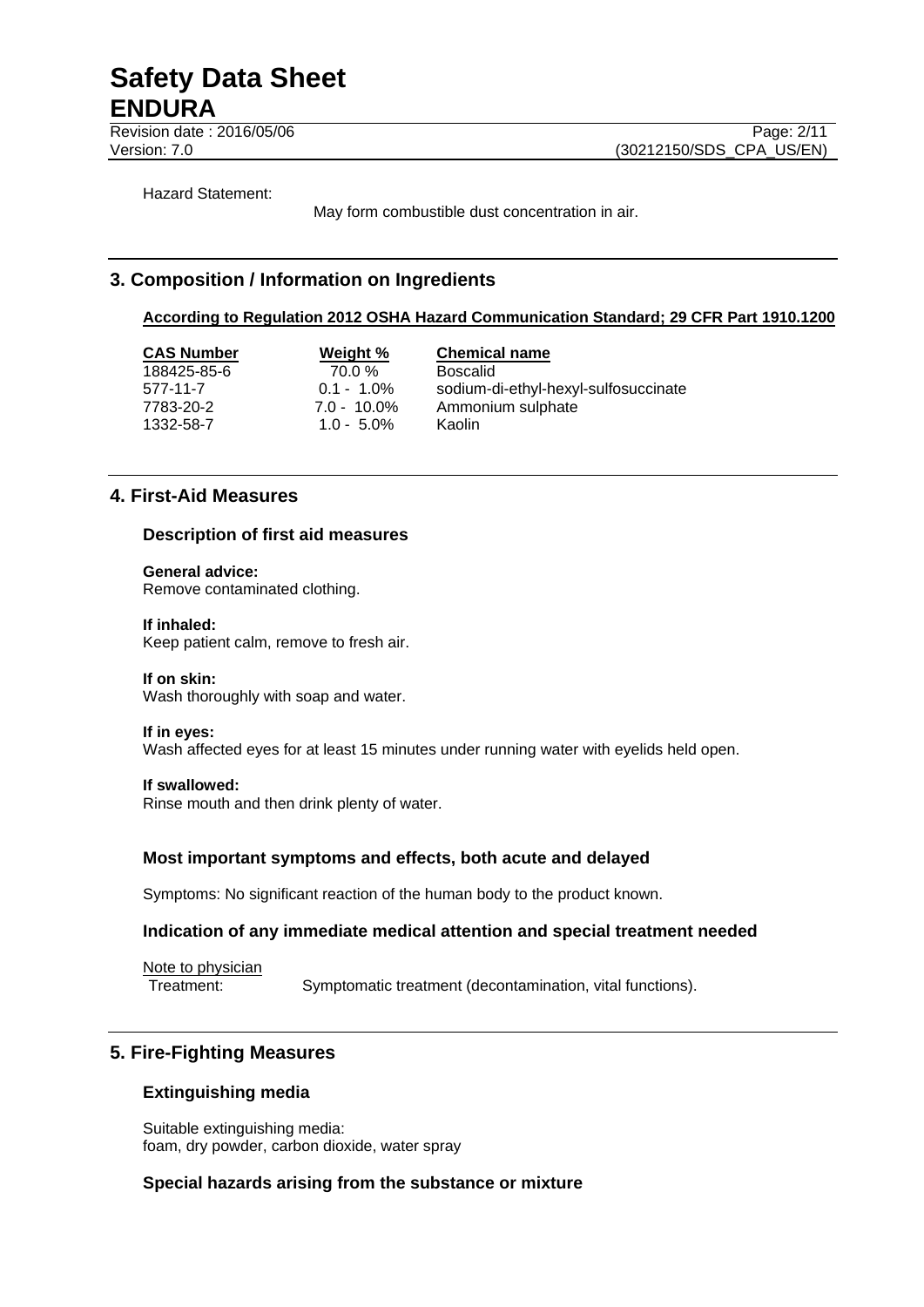Revision date : 2016/05/06 Page: 3/11

Version: 7.0 (30212150/SDS\_CPA\_US/EN)

Hazards during fire-fighting:

carbon monoxide, carbon dioxide, Hydrocarbons, halogenated hydrocarbons, nitrogen oxides, acid halides

If product is heated above decomposition temperature, toxic vapours will be released. The substances/groups of substances mentioned can be released if the product is involved in a fire.

# **Advice for fire-fighters**

Protective equipment for fire-fighting:

Firefighters should be equipped with self-contained breathing apparatus and turn-out gear.

### **Further information:**

Evacuate area of all unnecessary personnel. Contain contaminated water/firefighting water. Do not allow to enter drains or waterways.

# **6. Accidental release measures**

### **Personal precautions, protective equipment and emergency procedures**

Take appropriate protective measures. Clear area. Shut off source of leak only under safe conditions. Extinguish sources of ignition nearby and downwind. Ensure adequate ventilation. Wear suitable personal protective clothing and equipment.

### **Environmental precautions**

Do not discharge into the subsoil/soil. Do not discharge into drains/surface waters/groundwater. Contain contaminated water/firefighting water.

## **Methods and material for containment and cleaning up**

Dike spillage. Pick up with suitable absorbent material. Place into suitable containers for reuse or disposal in a licensed facility. Spilled substance/product should be recovered and applied according to label rates whenever possible. If application of spilled substance/product is not possible, then spills should be contained, solidified, and placed in suitable containers for disposal. After decontamination, spill area can be washed with water. Collect wash water for approved disposal.

# **7. Handling and Storage**

## **Precautions for safe handling**

RECOMMENDATIONS ARE FOR MANUFACTURING, COMMERCIAL BLENDING, AND PACKAGING WORKERS. PESTICIDE APPLICATORS & WORKERS must refer to the Product Label and Directions for Use attached to the product for Agricultural Use Requirements in accordance with the EPA Worker Protection Standard 40 CFR part 170. Ensure adequate ventilation. Provide good ventilation of working area (local exhaust ventilation if necessary). Keep away from sources of ignition - No smoking. Keep container tightly sealed. Protect contents from the effects of light. Protect against heat. Protect from air. Handle and open container with care. Do not open until ready to use. Once container is opened, content should be used as soon as possible. Avoid aerosol formation. Avoid dust formation. Provide means for controlling leaks and spills. Do not return residues to the storage containers. Follow label warnings even after container is emptied. The substance/ product may be handled only by appropriately trained personnel. Avoid all direct contact with the substance/product. Avoid contact with the skin, eyes and clothing. Avoid inhalation of dusts/mists/vapours. Wear suitable personal protective clothing and equipment.

#### Protection against fire and explosion:

The relevant fire protection measures should be noted. Fire extinguishers should be kept handy. Avoid all sources of ignition: heat, sparks, open flame. Sources of ignition should be kept well clear. Avoid extreme heat. Keep away from oxidizable substances. Electrical equipment should conform to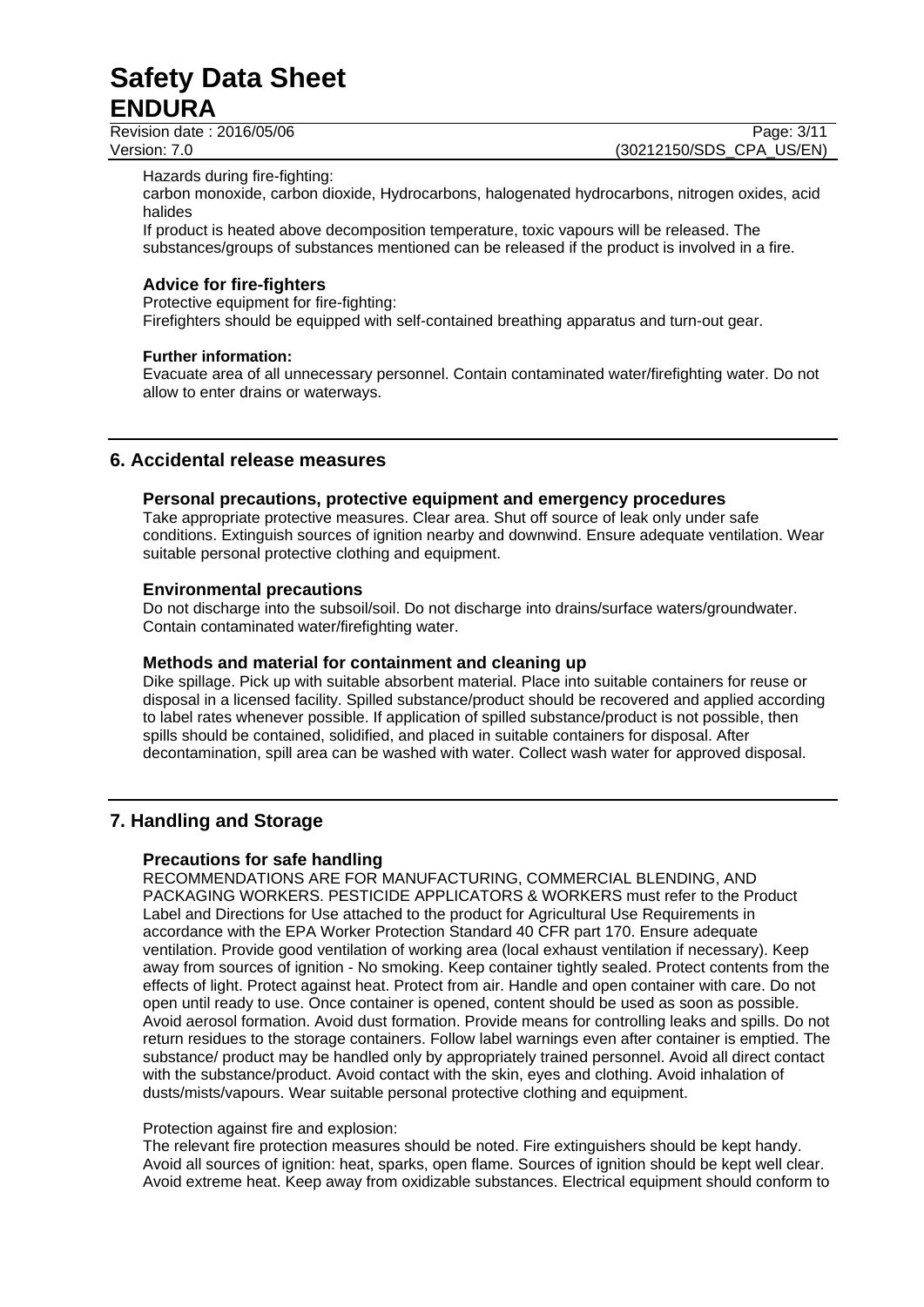Revision date : 2016/05/06 Page: 4/11 Version: 7.0 (30212150/SDS\_CPA\_US/EN)

national electric code. Ground all transfer equipment properly to prevent electrostatic discharge. Electrostatic discharge may cause ignition.

Dust explosion class: Dust explosion class 2 (Kst-value 200 up to 300 bar m s-1).

## **Conditions for safe storage, including any incompatibilities**

Segregate from incompatible substances. Segregate from foods and animal feeds. Segregate from textiles and similar materials.

Further information on storage conditions: Keep only in the original container in a cool, dry, wellventilated place away from ignition sources, heat or flame. Protect containers from physical damage. Protect against contamination. The authority permits and storage regulations must be observed. Protect from temperatures above: 104 °F

Changes in the properties of the product may occur if substance/product is stored above indicated temperature for extended periods of time.

# **8. Exposure Controls/Personal Protection**

**Users of a pesticidal product should refer to the product label for personal protective equipment requirements.**

### **Components with occupational exposure limits**

| Kaolin | OSHA PEL         | PEL 5 mg/m3 Respirable fraction; PEL 15<br>mg/m3 Total dust; TWA value 10 mg/m3 Total<br>dust; TWA value 5 mg/m3 Respirable fraction |
|--------|------------------|--------------------------------------------------------------------------------------------------------------------------------------|
|        | <b>ACGIH TLV</b> | TWA value 2 mg/m3 Respirable fraction ;<br>The value is for particulate matter containing no<br>asbestos and <1% crystalline silica. |

#### **Personal protective equipment**

## **RECOMMENDATIONS FOR MANUFACTURING, COMMERCIAL BLENDING, AND PACKAGING WORKERS:**

#### **Respiratory protection:**

Wear respiratory protection if ventilation is inadequate. Wear a NIOSH-certified (or equivalent) TC23C Chemical/Mechanical type filter system to remove a combination of particles, gas and vapours. For situations where the airborne concentrations may exceed the level for which an air purifying respirator is effective, or where the levels are unknown or Immediately Dangerous to Life or Health (IDLH), use NIOSH-certified full facepiece pressure demand self-contained breathing apparatus (SCBA) or a full facepiece pressure demand supplied-air respirator (SAR) with escape provisions.

#### **Hand protection:**

Chemical resistant protective gloves, Protective glove selection must be based on the user's assessment of the workplace hazards.

#### **Eye protection:**

Safety glasses with side-shields. Tightly fitting safety goggles (chemical goggles). Wear face shield if splashing hazard exists.

#### **Body protection:**

Body protection must be chosen depending on activity and possible exposure, e.g. head protection, apron, protective boots, chemical-protection suit.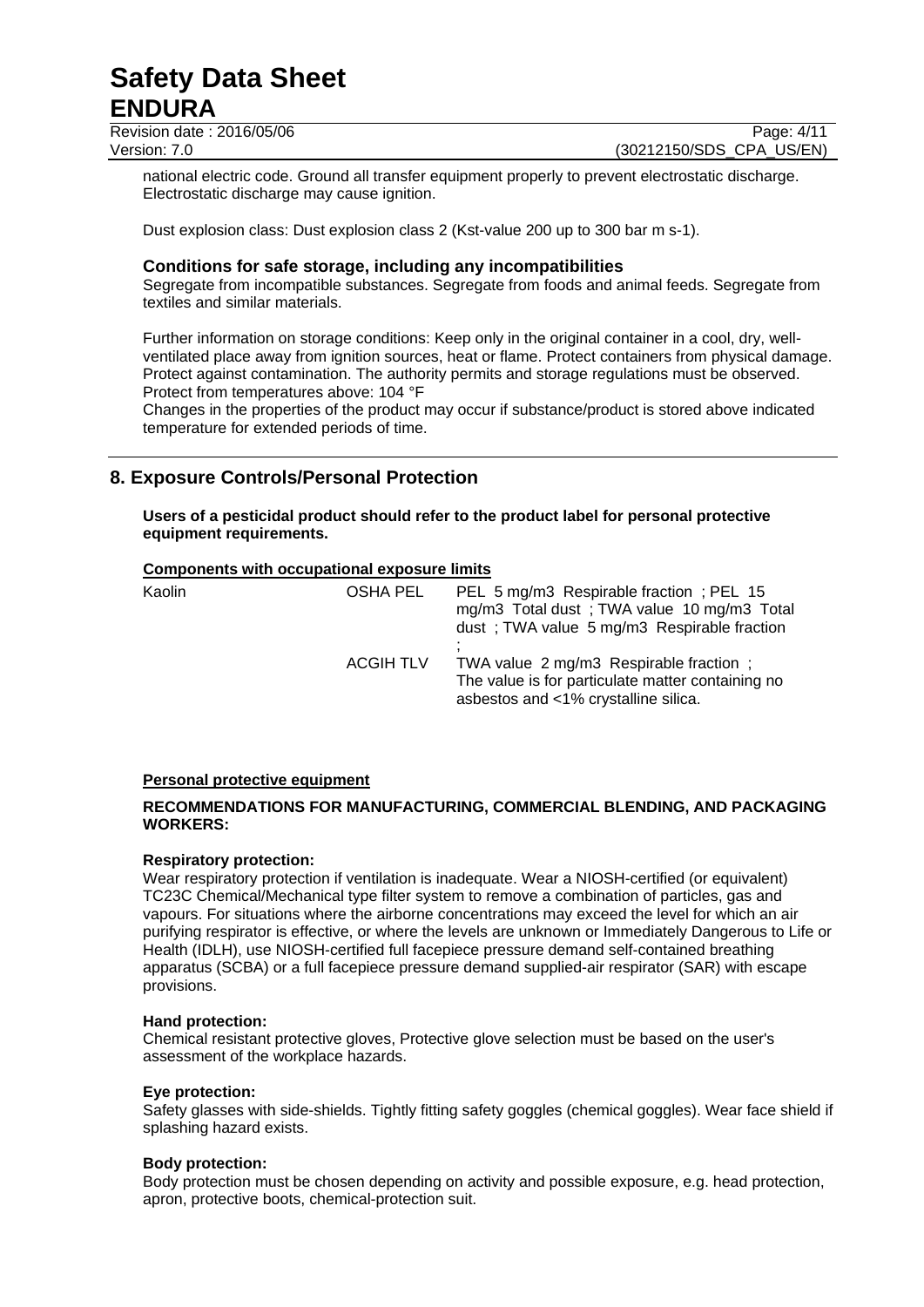Revision date : 2016/05/06 Page: 5/11

#### **General safety and hygiene measures:**

Wear long sleeved work shirt and long work pants in addition to other stated personal protective equipment. Work place should be equipped with a shower and an eye wash. Handle in accordance with good industrial hygiene and safety practice. Personal protective equipment should be decontaminated prior to reuse. Gloves must be inspected regularly and prior to each use. Replace if necessary (e.g. pinhole leaks). Take off immediately all contaminated clothing. Store work clothing separately. Hands and/or face should be washed before breaks and at the end of the shift. No eating, drinking, smoking or tobacco use at the place of work. Keep away from food, drink and animal feeding stuffs.

# **9. Physical and Chemical Properties**

| Form:                       | granules                                                     |
|-----------------------------|--------------------------------------------------------------|
| Odour:                      | odourless                                                    |
| Odour threshold:            | Not determined due to potential health hazard by inhalation. |
| Colour:                     | beige                                                        |
| pH value:                   | approx. 4.5 - 6.5                                            |
|                             | (10 g/l, 20 °C)                                              |
| Melting point:              | >20 °C                                                       |
| Boiling point:              | The substance / product                                      |
|                             | decomposes therefore not                                     |
|                             | determined.                                                  |
| Flash point:                | not applicable                                               |
| Flammability:               | Based on the structure or composition                        |
|                             | there is no indication of flammability                       |
| Lower explosion limit:      | As a result of our experience with this                      |
|                             | product and our knowledge of its                             |
|                             | composition we do not expect any                             |
|                             | hazard as long as the product is used                        |
|                             | appropriately and in accordance with                         |
|                             | the intended use.                                            |
| Upper explosion limit:      | As a result of our experience with this                      |
|                             | product and our knowledge of its                             |
|                             | composition we do not expect any                             |
|                             | hazard as long as the product is used                        |
|                             | appropriately and in accordance with                         |
|                             | the intended use.                                            |
| Vapour pressure:            | negligible                                                   |
| Density:                    | approx. 12.4931 Lb/USg                                       |
|                             | (68 °F)                                                      |
| Vapour density:             | not applicable                                               |
| Partitioning coefficient n- | not applicable                                               |
| octanol/water (log Pow):    |                                                              |
| Self-ignition               | not self-igniting                                            |
| temperature:                |                                                              |
| Thermal decomposition:      | 215 °C (DSC (DIN 51007))                                     |
|                             | carbon monoxide, carbon dioxide, nitrogen oxide, nitrogen    |
|                             | dioxide, Hydrogen chloride, halogenated hydrocarbons,        |
|                             | Hydrocarbons                                                 |
|                             | If product is heated above decomposition temperature, toxic  |
|                             | vapours will be released. Stable at ambient temperature.     |
| Viscosity, dynamic:         | not applicable, the product is a solid                       |
| Solubility in water:        | dispersible                                                  |
| Molar mass:                 | 343.21 g/mol                                                 |
| Evaporation rate:           | not applicable                                               |
| Other Information:          | If necessary, information on other physical and chemical     |
|                             | parameters is indicated in this section.                     |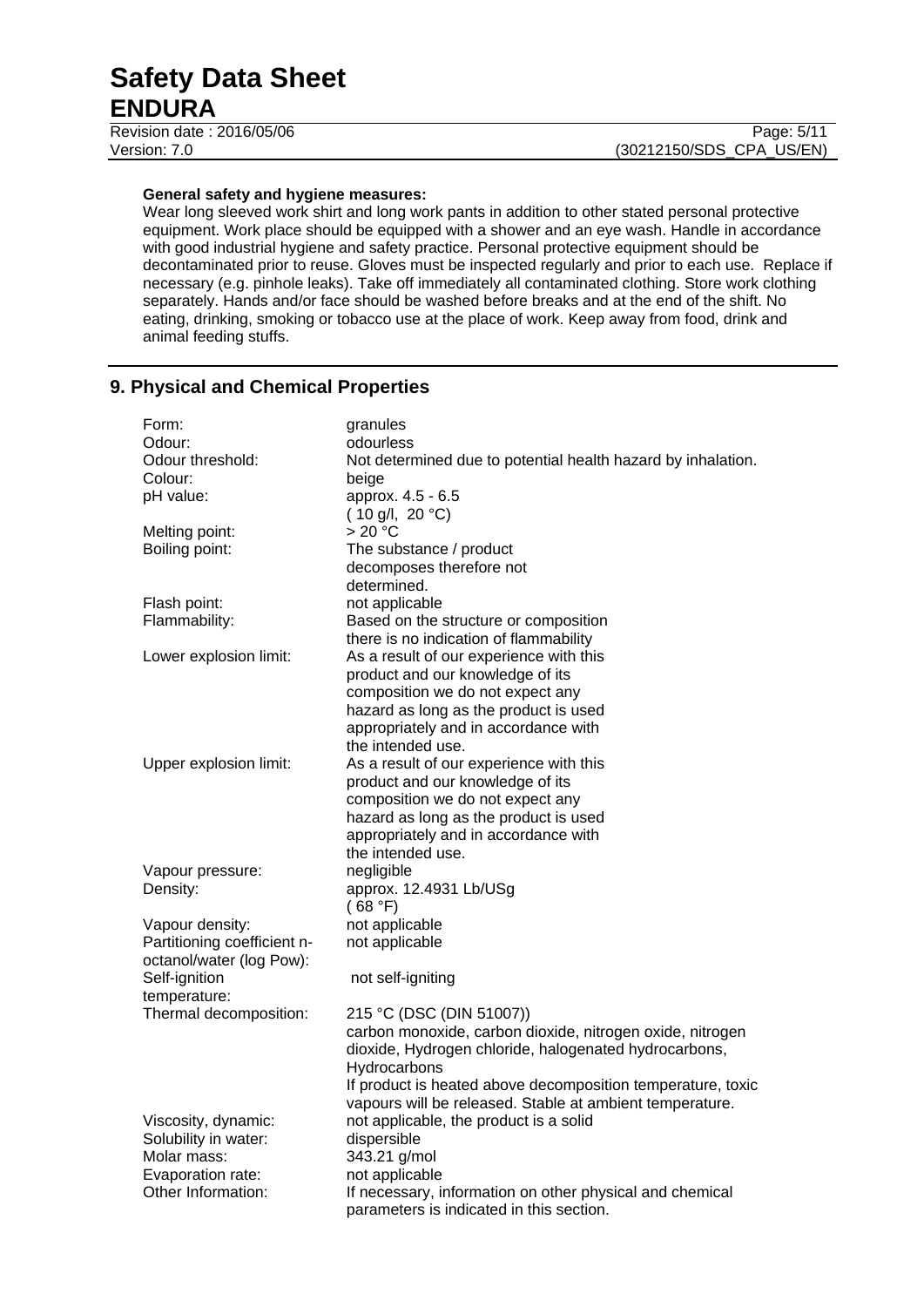Revision date : 2016/05/06 Page: 6/11

Version: 7.0 (30212150/SDS\_CPA\_US/EN)

# **10. Stability and Reactivity**

#### **Reactivity**

No hazardous reactions if stored and handled as prescribed/indicated.

Oxidizing properties: Not an oxidizer.

Dust explosivity characteristics: Kst: 265 m.bar/s  $Pmax = 7.2$  BARA

Dust explosion class: Dust explosion class 2 (Kst-value 200 up to 300 bar m s-1) (St 2)

Minimum ignition energy: 36 - 45 mJ

# **Chemical stability**

The product is stable if stored and handled as prescribed/indicated.

#### **Possibility of hazardous reactions**

The product is chemically stable. Hazardous polymerization will not occur. No hazardous reactions if stored and handled as prescribed/indicated.

#### **Conditions to avoid**

Limiting oxygen concentration: 10.5 volume % Avoid all sources of ignition: heat, sparks, open flame. This product may form an explosive mixture if: 1. the dust is suspended in the atmosphere as a dust cloud AND 2. the concentration of the dust is above the lower explosion limit (LEL) AND 3. the limiting oxygen concentration (LOC) is exceeded.

#### **Incompatible materials**

strong oxidizing agents, strong bases, strong acids

#### **Hazardous decomposition products**

Decomposition products:

Hazardous decomposition products: No hazardous decomposition products if stored and handled as prescribed/indicated., Prolonged thermal loading can result in products of degradation being given off.

Thermal decomposition: 215 °C (DSC (DIN 51007)) Possible thermal decomposition products: carbon monoxide, carbon dioxide, nitrogen oxide, nitrogen dioxide, Hydrogen chloride, halogenated hydrocarbons, Hydrocarbons If product is heated above decomposition temperature, toxic vapours will be released. Stable at ambient temperature.

# **11. Toxicological information**

#### **Primary routes of exposure**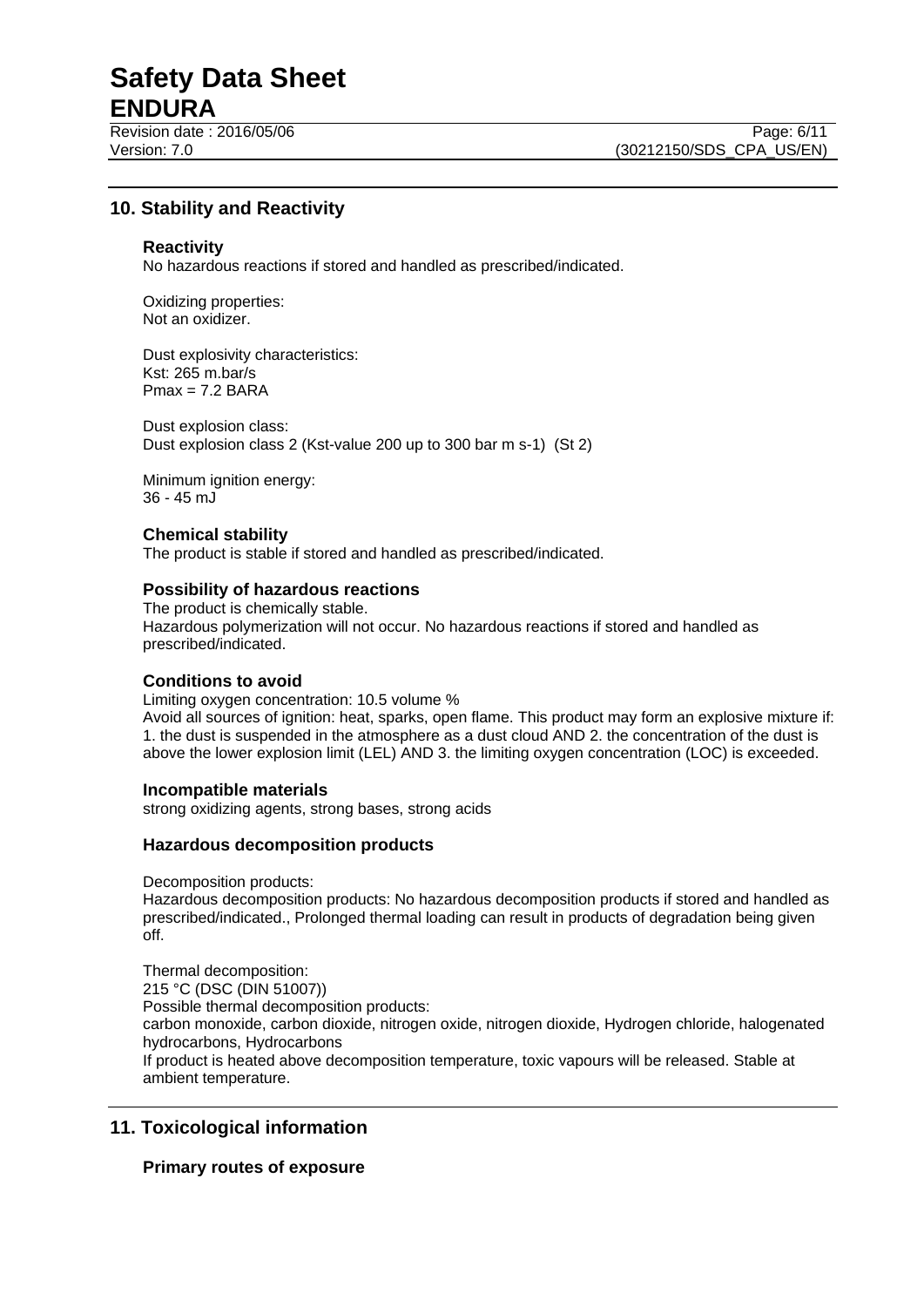Revision date : 2016/05/06 Page: 7/11

Version: 7.0 (30212150/SDS\_CPA\_US/EN)

Routes of entry for solids and liquids are ingestion and inhalation, but may include eye or skin contact. Routes of entry for gases include inhalation and eye contact. Skin contact may be a route of entry for liquefied gases.

# **Acute Toxicity/Effects**

Acute toxicity

Assessment of acute toxicity: Moderately toxic after single ingestion. Slightly toxic after short-term skin contact. Slightly toxic after short-term inhalation.

**Oral** Type of value: LD50 Species: rat (male/female) Value: > 2,000 mg/kg (OECD Guideline 423) No mortality was observed.

Inhalation Type of value: LC50 Species: rat (male/female) Value: > 5.4 mg/l (OECD Guideline 403) Exposure time: 4 h

Dermal Type of value: LD50 Species: rat (male/female) Value: > 2,000 mg/kg (OECD Guideline 402) No mortality was observed.

Assessment other acute effects

Assessment of STOT single:

Based on the available information there is no specific target organ toxicity to be expected after a single exposure.

The product has not been tested. The statement has been derived from the properties of the individual components.

#### Irritation / corrosion

Assessment of irritating effects: May cause slight irritation to the skin. May cause moderate but temporary irritation to the eyes.

Skin Species: rabbit Result: non-irritant

Eye Species: rabbit Result: Slightly irritating. Method: OECD Guideline 405

#### Sensitization

Assessment of sensitization: Skin sensitizing effects were not observed in animal studies. Some individuals may develop an allergic dermatitis.

## **Chronic Toxicity/Effects**

#### Repeated dose toxicity

Assessment of repeated dose toxicity: The product has not been tested. The statement has been derived from the properties of the individual components.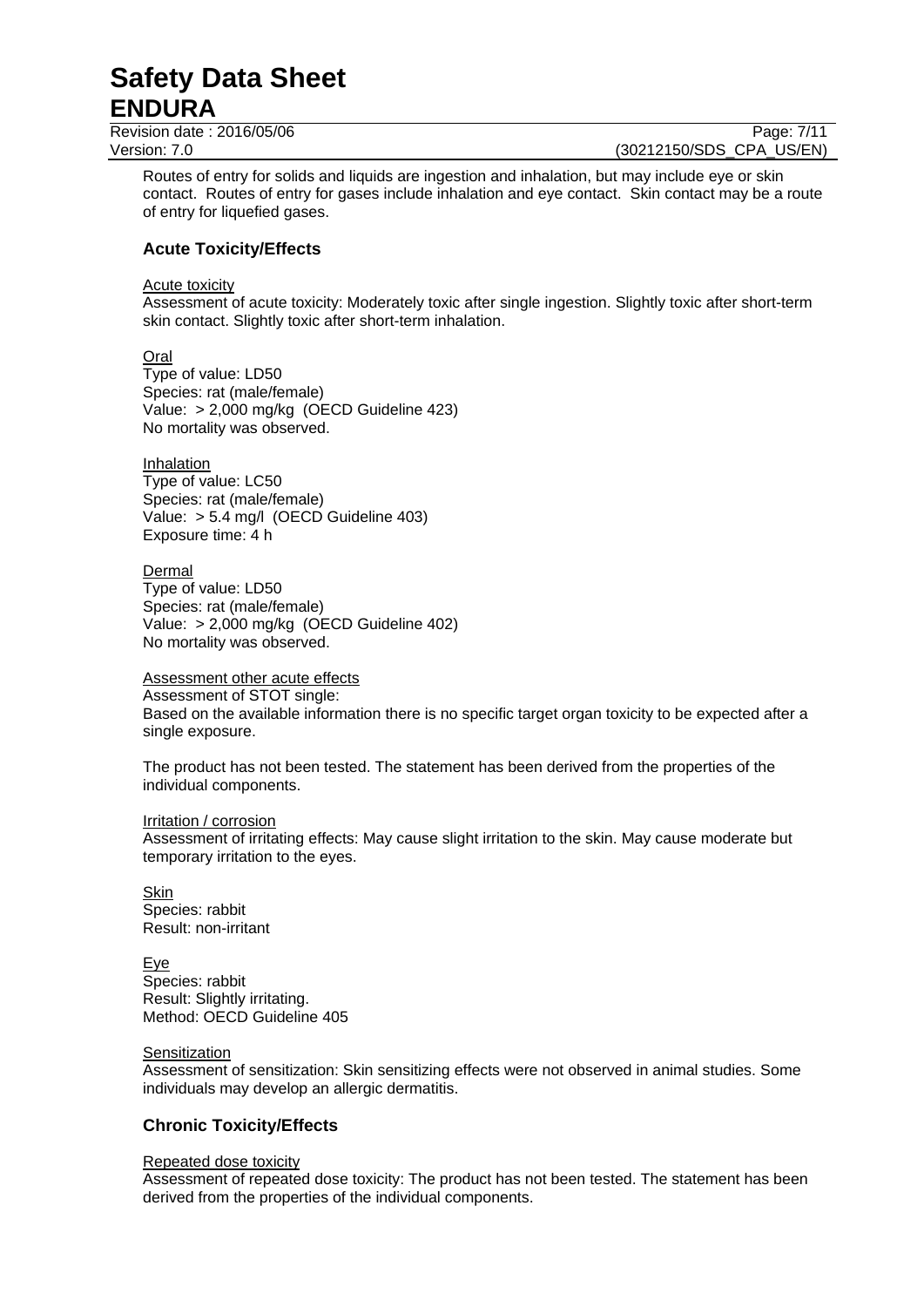Revision date : 2016/05/06 Page: 8/11

Version: 7.0 (30212150/SDS\_CPA\_US/EN)

*Information on: boscalid (ISO); 2-chloro-N-(4'-chloro[1,1'-biphenyl]-2-yl)-nicotinamide Assessment of repeated dose toxicity: Adaptive effects were observed after repeated exposure in animal studies.*

*Information on: Kaolin*

*Assessment of repeated dose toxicity: Repeated inhalative uptake of particles/dust reaching the alveoli may cause damage to the lungs.*

----------------------------------

#### Genetic toxicity

Assessment of mutagenicity: The product has not been tested. The statement has been derived from the properties of the individual components. Mutagenicity tests revealed no genotoxic potential.

#### **Carcinogenicity**

Assessment of carcinogenicity: The product has not been tested. The statement has been derived from the properties of the individual components.

*Information on: boscalid (ISO); 2-chloro-N-(4'-chloro[1,1'-biphenyl]-2-yl)-nicotinamide Assessment of carcinogenicity: In long-term studies in rats the substance induced thyroid tumors. The effect is caused by an animal specific mechanism that has no human counter part. In long-term studies in mice in which the substance was given by feed, a carcinogenic effect was not observed.*

#### *Information on: Kaolin*

*Assessment of carcinogenicity: The American Conference of Governmental Industrial Hygienists (ACGIH) has classified this substance as Group A4 - Not classifiable as human carcinogen.* ----------------------------------

#### Reproductive toxicity

Assessment of reproduction toxicity: The product has not been tested. The statement has been derived from the properties of the individual components. The results of animal studies gave no indication of a fertility impairing effect.

#### **Teratogenicity**

Assessment of teratogenicity: The product has not been tested. The statement has been derived from the properties of the individual components. Animal studies gave no indication of a developmental toxic effect at doses that were not toxic to the parental animals.

#### **Symptoms of Exposure**

No significant reaction of the human body to the product known.

Medical conditions aggravated by overexposure

Individuals with allergic history or pre-existing dermatitis should use extra precautions when handling this product.

## **12. Ecological Information**

#### **Toxicity**

Aquatic toxicity Assessment of aquatic toxicity: There is a high probability that the product is not acutely harmful to aquatic organisms.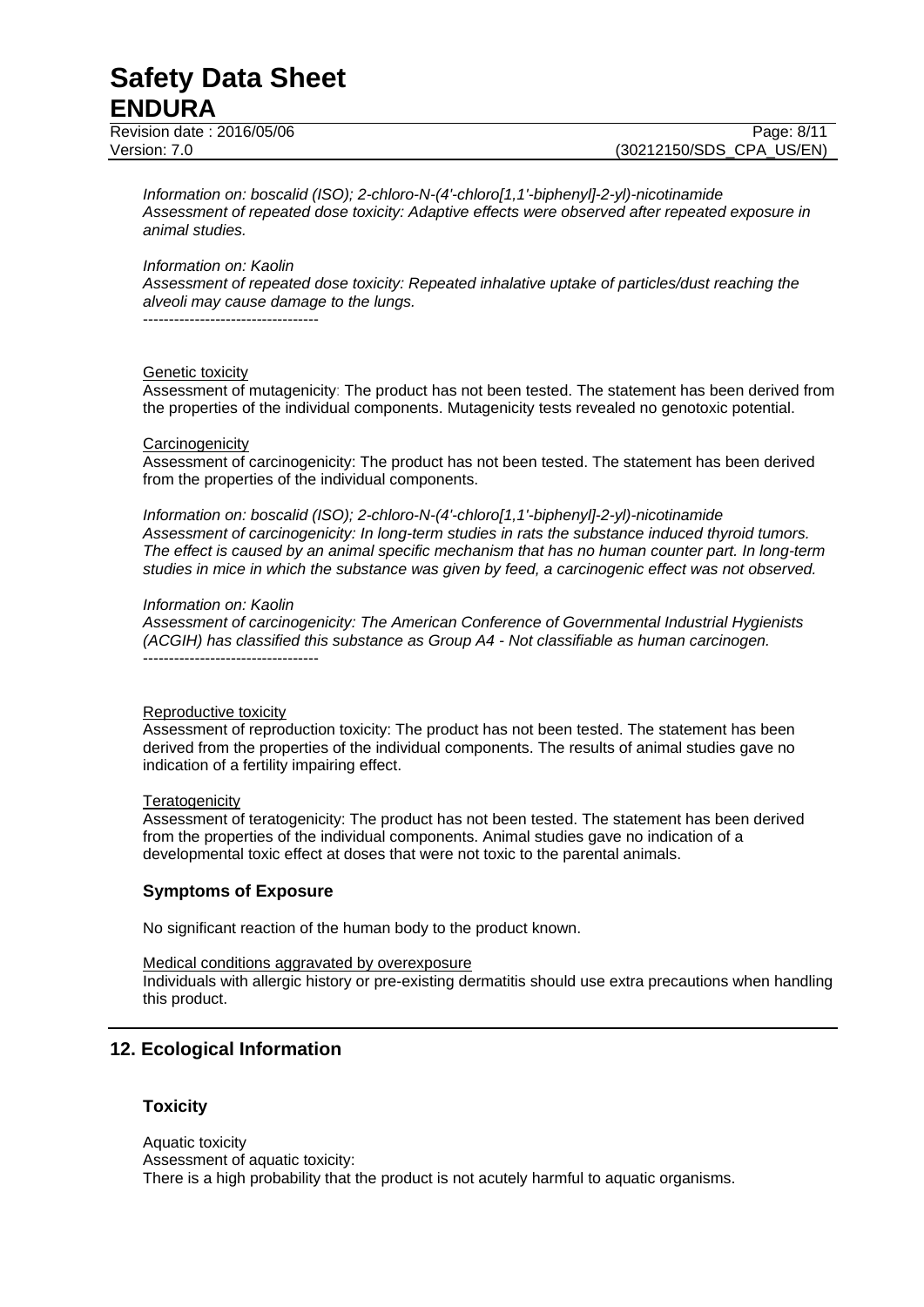Revision date : 2016/05/06 Page: 9/11

Toxicity to fish LC50 (96 h) 420 mg/l, Cyprinus carpio

Aquatic invertebrates EC50 (48 h) > 1,000 mg/l, Daphnia magna

Aquatic plants EC50 (72 h) 150 mg/l, Pseudokirchneriella subcapitata

No observed effect concentration (72 h) 32 mg/l, Pseudokirchneriella subcapitata

Assessment of terrestrial toxicity With high probability not acutely harmful to terrestrial organisms.

#### Other terrestrial non-mammals

*Information on: Boscalid LD50 > 2,000 mg/kg, Colinus virginianus LC50, Colinus virginianus LC50, Anas platyrhynchos LD50 > 200 ug/bee, Apis mellifera* ----------------------------------

### **Bioaccumulative potential**

Bioaccumulation potential

*Information on: boscalid (ISO); 2-chloro-N-(4'-chloro[1,1'-biphenyl]-2-yl)-nicotinamide*

*Bioconcentration factor: 57 - 70 (28 d), Oncorhynchus mykiss Does not accumulate in organisms.*  $-$ 

## **Mobility in soil**

Assessment transport between environmental compartments The product has not been tested. The statement has been derived from the properties of the individual components.

*Information on: boscalid (ISO); 2-chloro-N-(4'-chloro[1,1'-biphenyl]-2-yl)-nicotinamide*

*Following exposure to soil, adsorption to solid soil particles is probable, therefore contamination of groundwater is not expected.*

----------------------------------

## **Additional information**

Other ecotoxicological advice: The ecological data given are those of the active ingredient. Do not release untreated into natural waters.

# **13. Disposal considerations**

#### **Waste disposal of substance:**

Pesticide wastes are regulated. Improper disposal of excess pesticide, spray mix or rinsate is a violation of federal law. If pesticide wastes cannot be disposed of according to label instructions,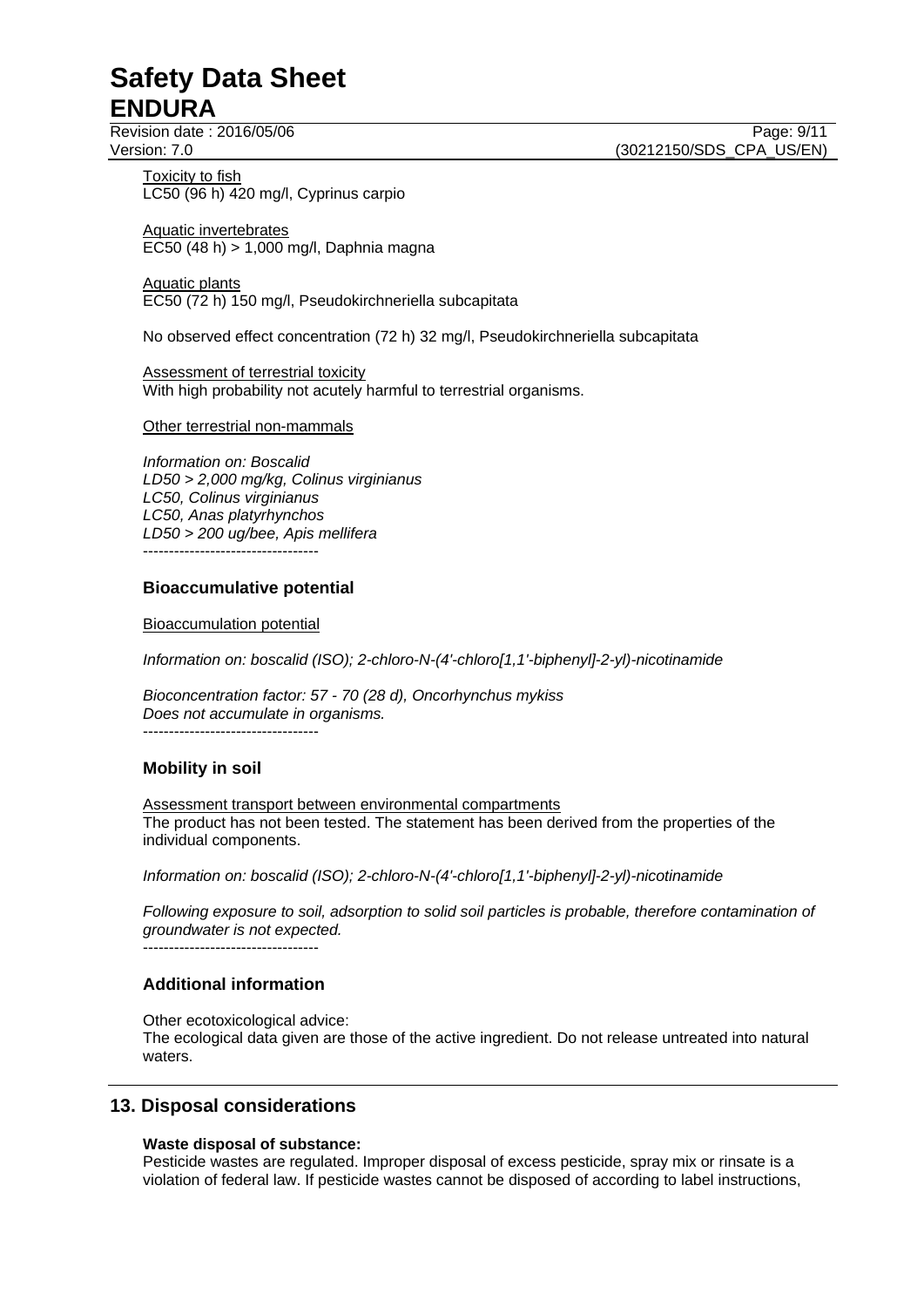Revision date : 2016/05/06 Page: 10/11 Version: 7.0 (30212150/SDS\_CPA\_US/EN)

contact the State Pesticide or Environmental Control Agency or the Hazardous Waste representative at the nearest EPA Regional Office for guidance.

#### **Container disposal:**

Rinse thoroughly at least three times (triple rinse) in accordance with EPA recommendations. Consult state or local disposal authorities for approved alternative procedures such as container recycling. Recommend crushing, puncturing or other means to prevent unauthorized use of used containers.

#### **RCRA:**

This product is not regulated by RCRA.

### **14. Transport Information**

**Land transport** USDOT

Not classified as a dangerous good under transport regulations

**Sea transport** IMDG

Not classified as a dangerous good under transport regulations

#### **Air transport** IATA/ICAO

Not classified as a dangerous good under transport regulations

# **15. Regulatory Information**

#### **Federal Regulations**

| <b>Registration status:</b> |                            |
|-----------------------------|----------------------------|
| Crop Protection             | TSCA, US released / exempt |

Chemical TSCA, US blocked / not listed

**EPCRA 311/312 (Hazard categories):** Acute; Chronic

| <b>State regulations</b> |                   |                      |
|--------------------------|-------------------|----------------------|
| <b>State RTK</b>         | <b>CAS Number</b> | <b>Chemical name</b> |
| <b>PA</b>                | 7783-20-2         | Ammonium sulphate    |
|                          | 1332-58-7         | Kaolin               |
| МA                       | 7783-20-2         | Ammonium sulphate    |
|                          | 1332-58-7         | Kaolin               |
| <b>NJ</b>                | 7783-20-2         | Ammonium sulphate    |
|                          | 1332-58-7         | Kaolin               |

#### **CA Prop. 65:**

CA PROP 65: An assessment has determined that there is no significant risk present., PROP 65 warning(s) are not required for this product.